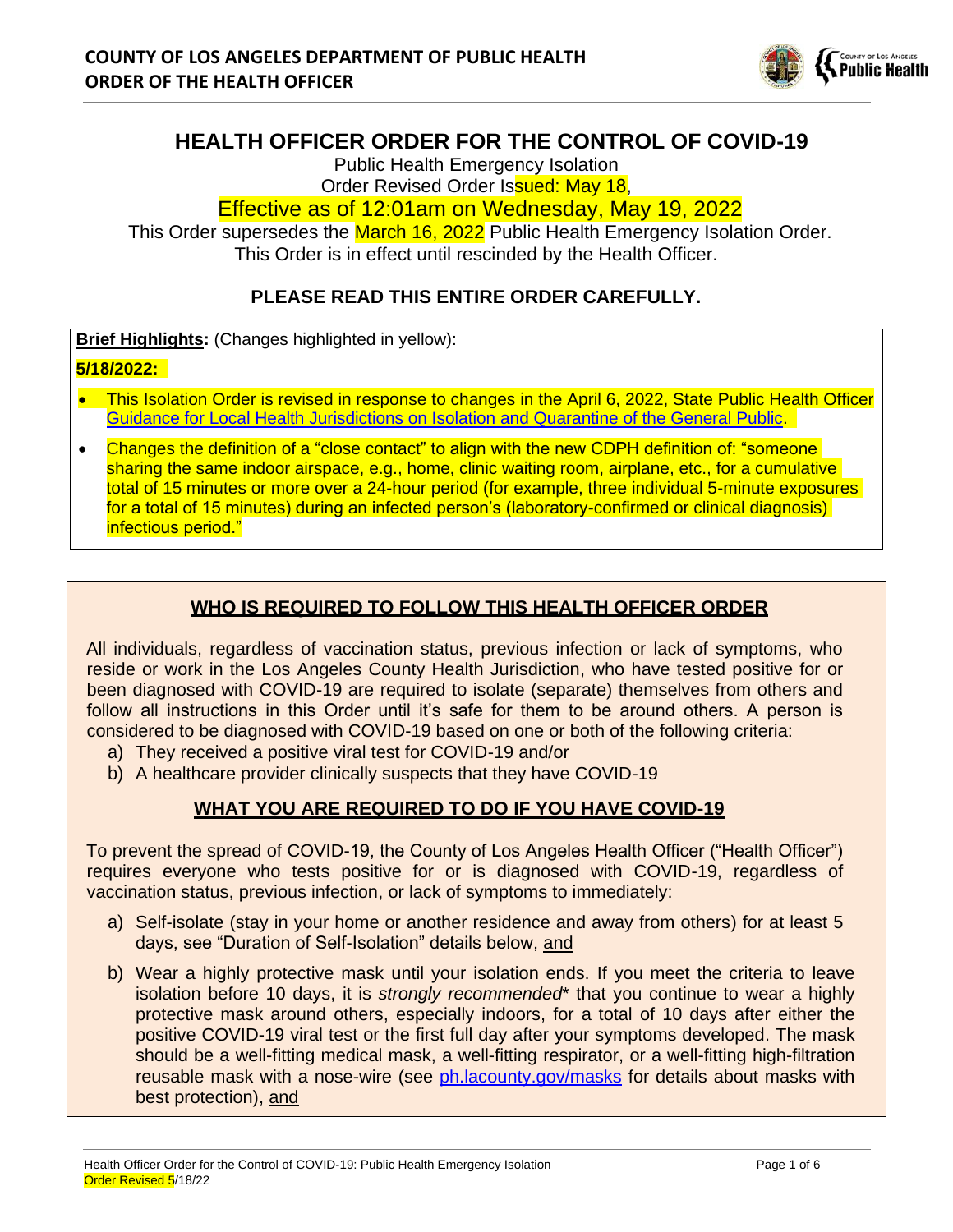

*\** Note that return to work requirements for employees *require masks. See [Exclusion](https://www.dir.ca.gov/dosh/coronavirus/COVID19FAQs.html#iso) [Requirements for Employees Who Test Positive.](https://www.dir.ca.gov/dosh/coronavirus/COVID19FAQs.html#iso)*

- c) Tell your close contacts that they have been exposed and need to follow the [Instructions](http://publichealth.lacounty.gov/acd/ncorona2019/covidquarantine/) [for Close Contacts to COVID-19](http://publichealth.lacounty.gov/acd/ncorona2019/covidquarantine/) available at [ph.lacounty.gov/covidcontacts,](http://ph.lacounty.gov/covidquarantine/) and
- d) Answer the phone if you get a call from the Los Angeles County Department of Public Health ("Public Health") or (833) 641-0305 to complete a telephone interview or if you get a text message from Los Angeles County Department of Public Health complete the online case interview within 24 hours of receiving the text, and
- e) If interviewed, identify close contacts to Public Health ("Public Health") who may need assistance with quarantine or other referrals and resources, and
- f) Follow all instructions in this Order.
- **Workplace settings**: Employers may determine if their employees/contractors with COVID-19 must complete the full 10 days of isolation before returning to work or if they may return to work after Day 5, if all the [required return to work criteria](https://www.dir.ca.gov/dosh/coronavirus/COVID19FAQs.html#iso) are met. Employees/contractors are advised to obtain information from their employer. In workplace settings, employers and employees are subject to the Cal/OSHA [COVID-19 Prevention Emergency Temporary](https://www.dir.ca.gov/dosh/coronavirus/ETS.html)  [Standards \(ETS\)](https://www.dir.ca.gov/dosh/coronavirus/ETS.html) and must follow the additional applicable ETS requirements for workplaces and for workplaces experiencing an outbreak of COVID-19 among its workforce. See *[Cal-OSHA ETS FAQs](https://www.dir.ca.gov/dosh/coronavirus/COVID19FAQs.html)*. If you are a healthcare worker, see [Work Restrictions for](http://publichealth.lacounty.gov/acd/ncorona2019/healthfacilities/HCPMonitoring/#table3)  [Healthcare Personnel with SARS-CoV-2 Infection \(Isolation\).](http://publichealth.lacounty.gov/acd/ncorona2019/healthfacilities/HCPMonitoring/#table3)

## **INSTRUCTIONS**

# **1.Self-Isolate Until You're Not at Risk for Spreading COVID-19 to Others**

You, regardless of your vaccination status, previous COVID-19 infection, or lack of symptoms, must isolate yourself (stay in your home or another residence and away from others) for at least 5 days and until you are no longer at risk for spreading COVID-19 (see "Duration of Self-Isolation" below). Until that time, you may not leave your place of isolation, except to receive necessary medical care.

You are required to self-isolate because you can spread COVID-19 to others. If you have a positive test, and have not done so already, consider contacting your healthcare provider, clinician advice-line, or telemedicine provider for a medical assessment and possible treatment.

You may be contacted by Public Health for a contact tracing interview. You must identify your close contacts, as defined below, to Public Health, so that Public Health may determine if there is an outbreak associated with your case and to limit further spread of the infection to others.

### **Self-Isolation Instructions**

While you are in isolation, you may not leave your place of isolation, except to receive needed medical care or for COVID-19 testing. Wear a [highly protective mask](http://publichealth.lacounty.gov/acd/ncorona2019/masks/#kindofmask) if you must be around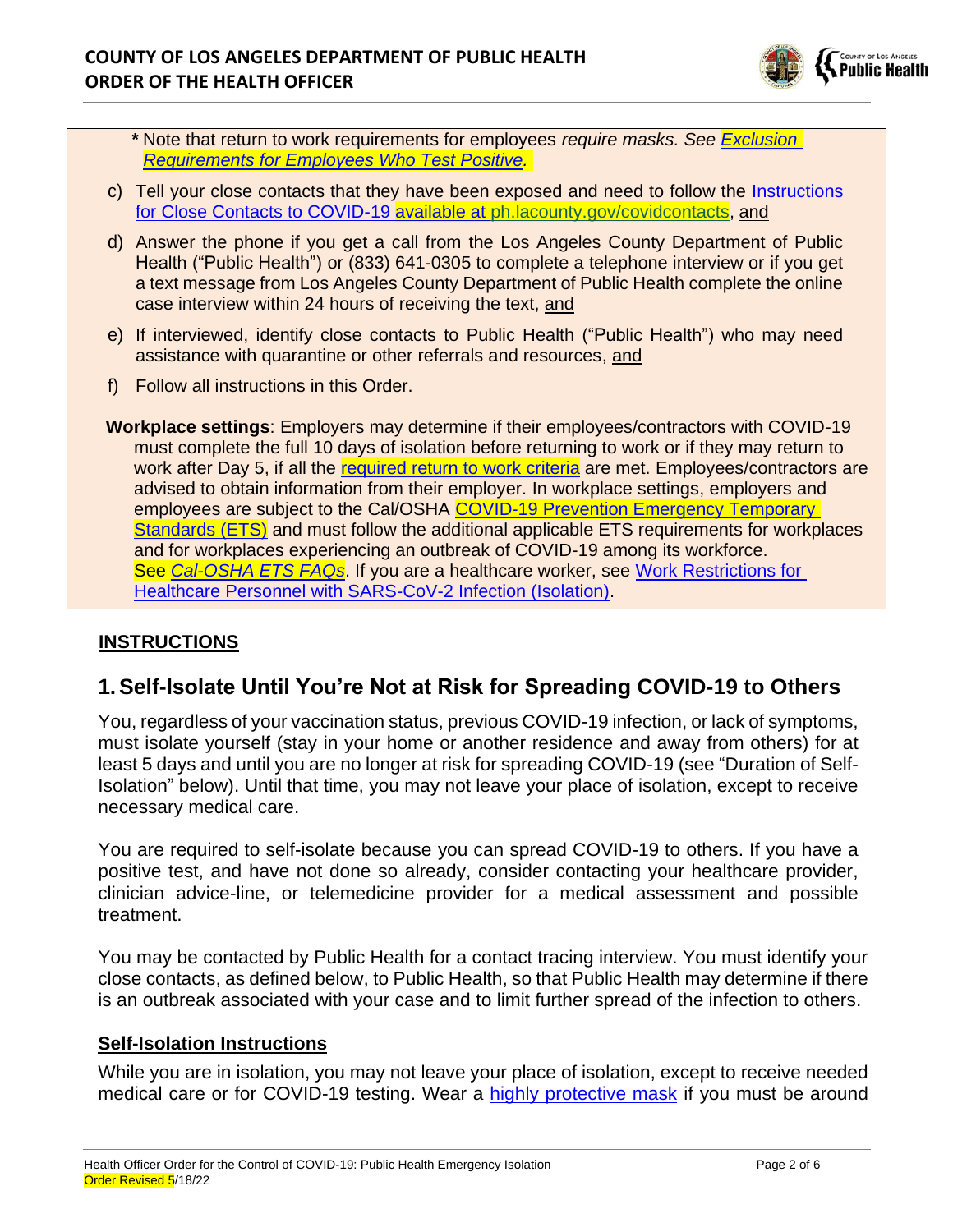

others, including members of your own household. You are required to follow the Home Isolation Instructions for People with COVID-19 Infection which are available in English, Spanish, and other languages at [http://ph.lacounty.gov/covidisolation.](http://ph.lacounty.gov/covidisolation)

### **Duration of Self-Isolation**

You must stay home and isolate away from others for at least 5 days. How long you have to isolate depends on whether you have [symptoms](http://publichealth.lacounty.gov/acd/ncorona2019/covidcare/) and if you get a negative follow-up COVID-19 viral test result taken from a specimen collected on Day 5 or later. If you collect a specimen and test on day 5 or later, it is better to use an antigen test because NAAT/PCR tests are more likely to stay positive even after you are no longer infectious.

Please note: if you meet the criteria to end isolation before Day 11, it is *strongly recommended* that you wear a highly protective mask around others, especially in indoor settings, for a total of 10 days after the positive COVID-19 viral test or the first full day after your symptoms developed. In addition, for return to work, you are *required* to wear a mask for a total of 10 days after the positive COVID-19 viral test or the first full day after your symptoms developed. See *[Exclusion Requirements for Employees Who Test Positive for COVID-19.](http://publichttps/www.dir.ca.gov/dosh/coronavirus/COVID19FAQs.html#iso)*

- A) If you tested positive for COVID-19 and have symptoms or if your doctor thinks**\*** that you have COVID-19, you must stay home until:
	- At least 5 days have passed since your symptoms first appeared; and
	- You have a negative COVID-19 viral test<sup>1</sup> result from a specimen collected on Day 5 or later; and
	- You have not had a fever for at least 24 hours without the use of fever-reducing medicine; and
	- Your symptoms are not present or are improving.

### **-OR-**

- At least 10 days have passed since your symptoms first started; and
- You have not had a fever for at least 24 hours without the use of fever-reducing medicine.

Day 0 is your first day of symptoms. Day 1 is the first full day after your symptoms

#### developed.

*\* If your doctor initially thought your symptoms were due to COVID-19 (and you did not test positive for COVID-19) but they reassessed your diagnosis and decided that you are not infected, you can stop isolating after 24 hours of being fever-free without the use of feverreducing medicine. Note: If you are a close contact to a person with COVID-19 you must follow the instructions on the [Instructions for Close Contacts](http://publichealth.lacounty.gov/acd/ncorona2019/covidquarantine/) webpage*.

<sup>1</sup> The test must be an [FDA authorized](https://www.fda.gov/medical-devices/coronavirus-disease-2019-covid-19-emergency-use-authorizations-medical-devices/in-vitro-diagnostics-euas) COVID-19 viral test such as an antigen or NAAT/PCR test. Antigen tests are preferred. Self-tests are acceptable, but if used for return to work they must be observed or reported in a certain way. For more information see [Cal-OSHA Testing FAQs.](https://www.dir.ca.gov/dosh/coronavirus/covid19faqs.html#testing) Check with your employer about how to get tested.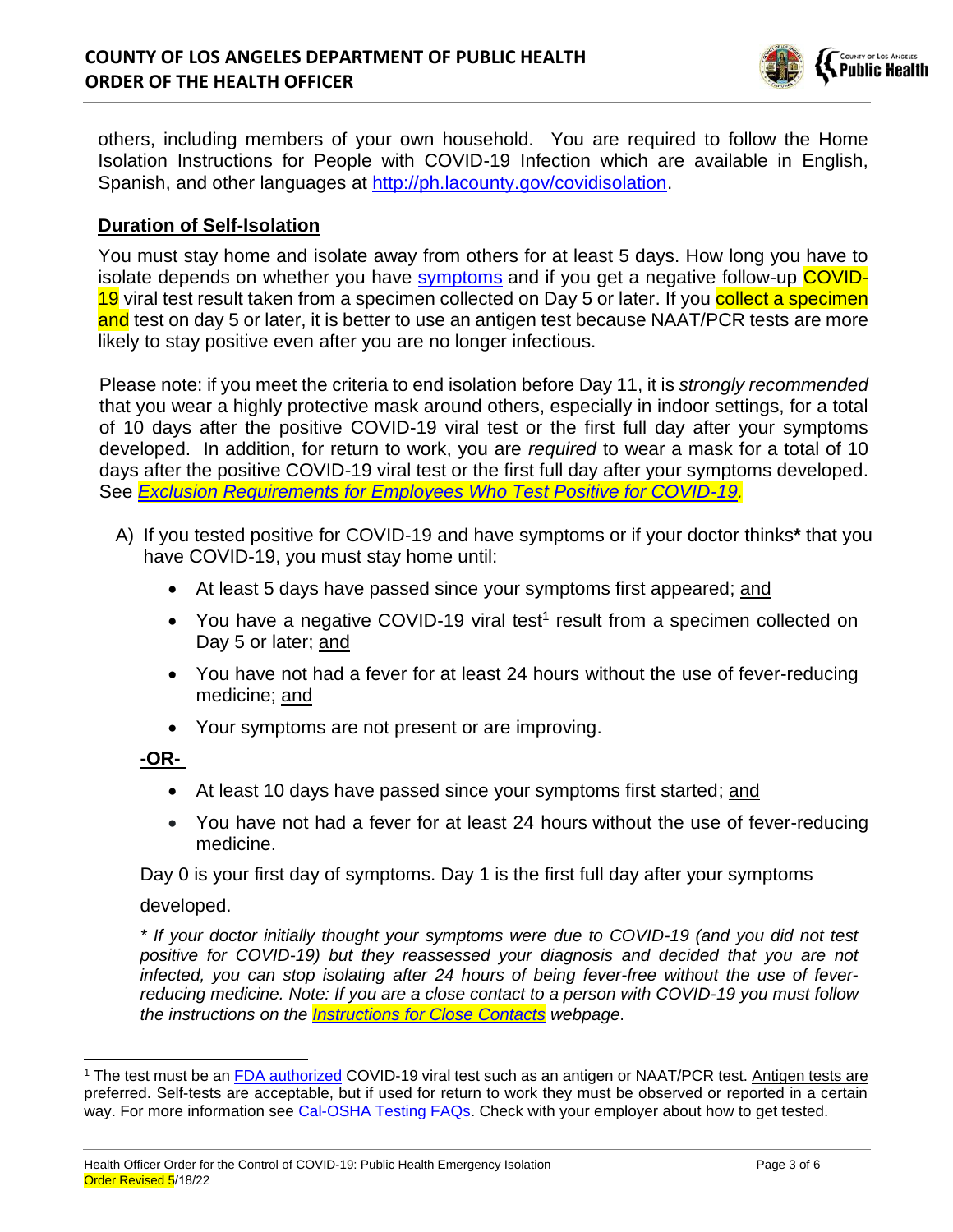

- B) If you tested positive for COVID-19 and you never develop symptoms, you must stay home until:
	- At least 5 days have passed since your initial positive COVID-19 viral test result was taken, and
	- You have a negative COVID-19 viral test<sup>2</sup> result from a specimen collected on Day 5 or later.

**-OR-**

• You must stay home for 10 days after your initial positive test was taken.

Day 0 is the day your positive test was taken. Day 1 is the first full day after your positive test was taken. *Note: if you develop symptoms while you are isolated,* you must follow the "Duration of Self-Isolation" as described above in *Section (a)*.

# **2. Tell Your Close Contacts That They Have Been Exposed**

You must notify all of your close contacts, as defined below, that they have been exposed to COVID-19 and that they must follow the Instructions for Close Contacts to COVID-19, which are available in English, Spanish, and other languages at [ph.lacounty.gov/covidcontacts.](http://publichealth.lacounty.gov/acd/ncorona2019/covidquarantine/)

#### **Definition of Close Contact**

For purposes of this Order, a "close contact" is defined as someone who shared the same indoor airspace with you e.g., home, clinic waiting room, airplane, etc., for a cumulative total of 15 minutes or more over a 24-hour period (for example, three individual 5-minute exposures for a total of 15 minutes) while you are considered to be infectious.

*\* You are considered to be infectious from 2 days before your symptoms first appeared until the time you are no longer required to be isolated. If you have a positive COVID-19 viral test, but no symptoms, you are considered to be infectious from 2 days before your first positive test was taken until you are no longer required to be isolated (as described in "Duration of Self Isolation" above).*

*Note:* In certain High-Risk Settings and other work settings subject to the Cal/OSHA Emergency Temporary Standards (ETS), the definition of a close contact may vary. Please see County Public Health sector-specific guidance regarding identification of close contacts who may require quarantine or exclusion from work.

## **3. Complete a Case Investigation Interview with Public Health**

If you get a call or text message from Public Health, it is important that you respond to us. It may show on your phone as "LA PublicHealth" or 1(833) 641-0305. The text message will be from Los Angeles County Department of Public Health and will include a link to an online case interview. During the call, you'll receive information about available services,

<sup>2</sup> Same as above.

Health Officer Order for the Control of COVID-19: Public Health Emergency Isolation Page 4 of 6 Order Revised 5/18/22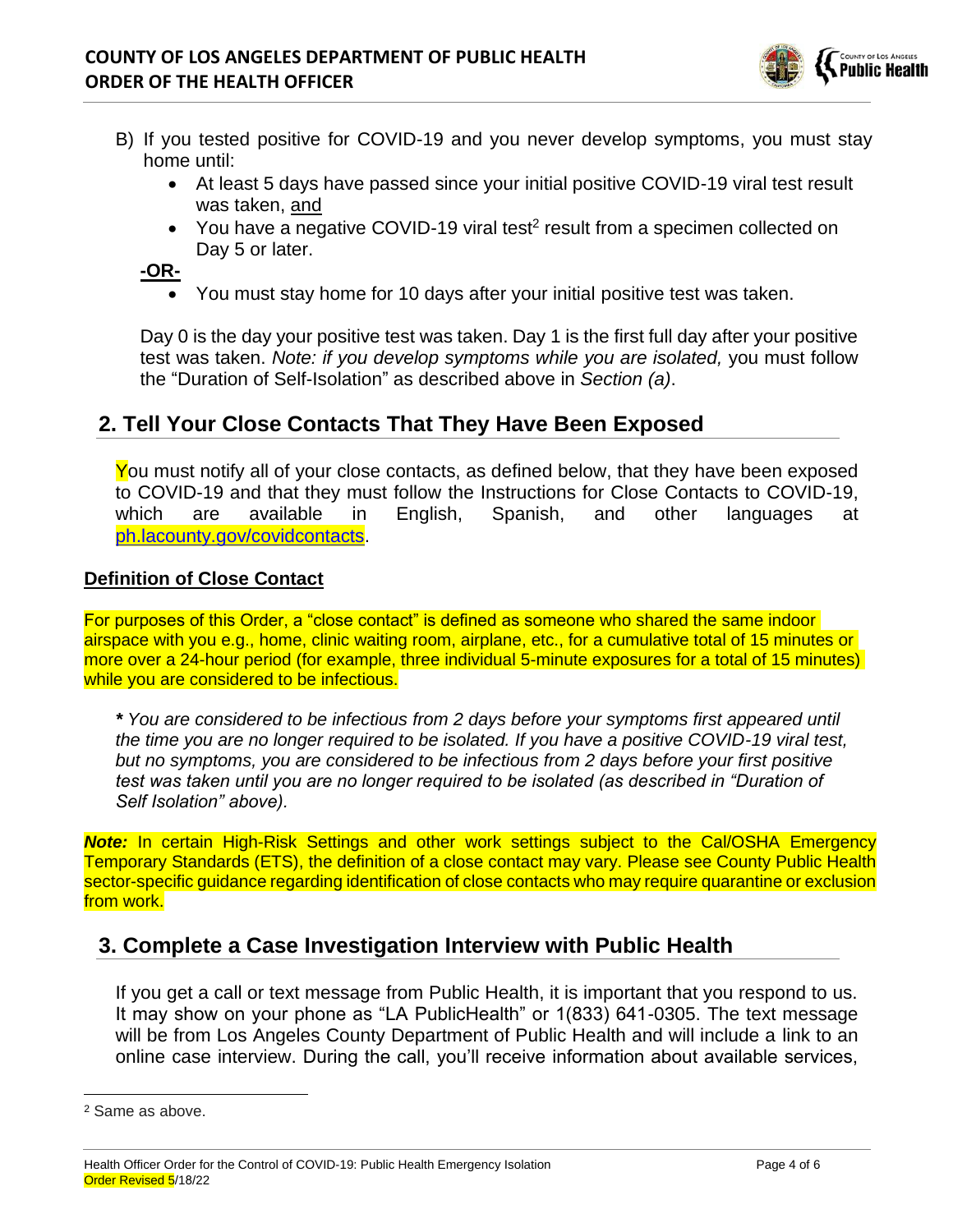

have a chance to ask questions, and be asked to answer simple questions such as what places you have been to and what persons you were around while you were infectious.

### **PURPOSE OF THE ORDER**

The purpose of this Order is to help slow the spread of COVID-19, to protect individuals at higher risk, and to protect the health care system from a surge of cases into its emergency rooms and hospitals. The virus can easily spread between people who are in close contact with one another, especially if they are not fully vaccinated.

People who are not vaccinated against COVID-19 are at the highest risk of getting infected with COVID-19. Unvaccinated older adults and unvaccinated people who have [certain](https://www.cdc.gov/coronavirus/2019-ncov/need-extra-precautions/people-with-medical-conditions.html) [medical conditions](https://www.cdc.gov/coronavirus/2019-ncov/need-extra-precautions/people-with-medical-conditions.html) are at highest risk of becoming very sick (more likely to be hospitalized, need intensive care, require a ventilator to breathe, or die) from COVID-19 disease. People with [weakened immune systems](https://www.cdc.gov/coronavirus/2019-ncov/vaccines/recommendations/immuno.html) who are fully vaccinated might not respond as well to the vaccine so they may also be at risk for getting very sick. With the presence of the Omicron variant, an increasing percent of fully vaccinated persons can and do get infected. However, fully vaccinated and boosted persons are still at lowest risk of getting infected and are well protected from getting very sick and dying from COVID-19. Importantly, these postvaccination infections usually cause only mild symptoms, if any. However, it is still possible for fully vaccinated people to spread the virus to other people.

This Order is based upon scientific evidence and best practices, as currently known and available. Isolation and quarantine are recommended by the Centers for Disease Control and Prevention (CDC) and other public health experts as a proven strategy for preventing transmission of COVID-19.

## **LEGAL AUTHORITY**

This County of Los Angeles Health Officer Order is made under the authority of California Health and Safety Code Sections 101040, 101085, 120175, 120215, 120220, 120225, and 120295, and the Los Angeles County Code sections 11.02.030. The Health Officer may take additional action(s), which may include civil detention or requiring one to stay at a health facility or other location, or issuance of an administrative citation, to protect the public's health if an individual who is subject to this Order violates or fails to comply with this Order.